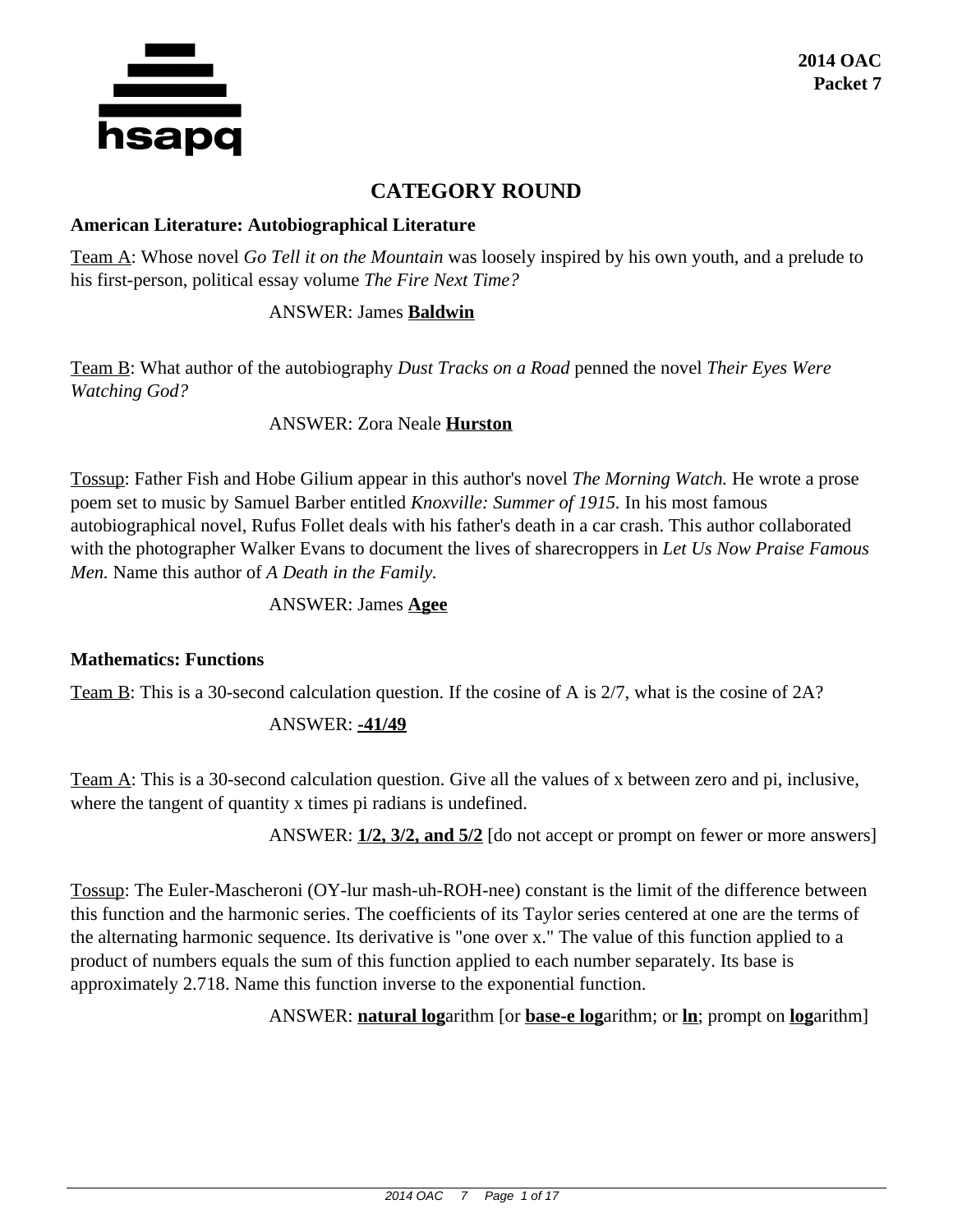# **World History: Wars**

Team A: What mariner caused Britain to go to war with Spain by presenting his severed ear in Parliament?

# ANSWER: Robert **Jenkins**

Team B: What country won independence from Spain in the Eighty Years' War?

# ANSWER: the **Netherlands** [or the **Dutch Republic**; or **Holland**]

Tossup: This conflict saw the last sitting British monarch lead an army in battle, which occurred at Dettingen. The first major clash in this conflict occurred at the battle of Mollwitz. Frederick the Great had promised one side in this war neutrality if part of Silesia was given to Prussia, but that solution was rejected by a Hapsburg monarch. This war ended in 1748 with the treaty of Aix-la-Chapelle (EYE-lah-shuh-PELL). Name this war sparked by the Pragmatic Sanction's elevation of Maria Theresa to the throne.

# ANSWER: War of the **Austrian Succession**

# **Fine Arts: Musically Important Places**

Team B: What German city holds an annual festival for the performance of Richard Wagner pieces, and is home to an opera house built specifically for Wagner's operas?

# ANSWER: **Bayreuth** (BYE-royt, but accept English pronounciations)

Team A: Arnold Schoenberg led a school named after what city, in which they used the twelve-tone technique he developed?

# ANSWER: **Vienna** [or **Wien**]

Tossup: A city from this modern-day country names a major chord built on the lowered second scale degree. The NBC Symphony Orchestra was established for a conductor from this country. A composer from this country supposedly saved polyphony with a performance of the *Pope Marcellus Mass.* A Baroque composer from this country wrote a set of four violin concerti that depict events such as a thunderstorm and hunting in his *The Four Seasons.* Name this country, the setting of Ottorino Respighi's *Pines of Rome.*

ANSWER: **Italy** [or **Italian** Republic; or Repubblica **Italiana**]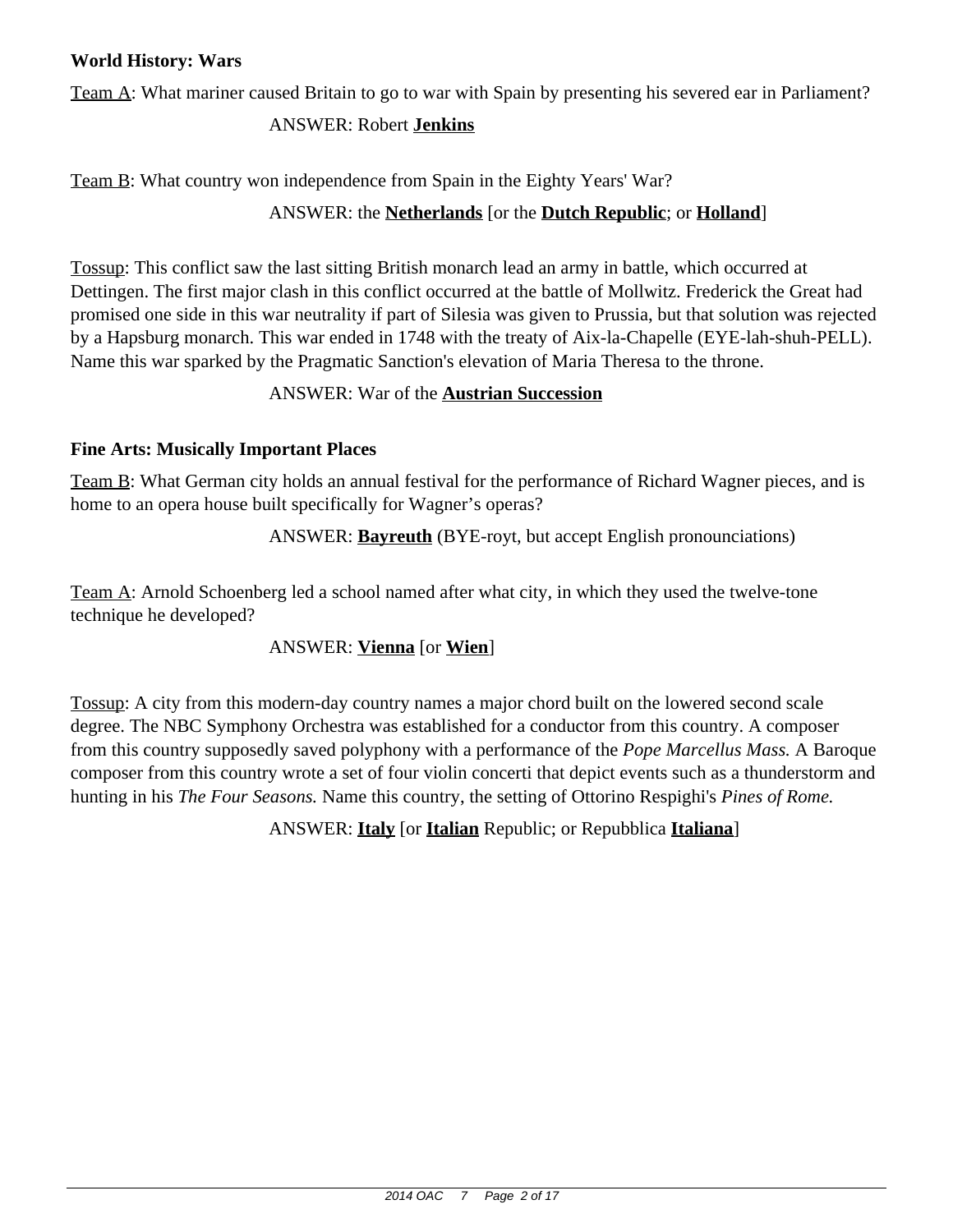### **Life Sciences: Substances in the Body**

Team A: Name the yellow-brown fluid that the liver secretes to aid in the digestion of lipids.

# ANSWER: **bile**

Team B: Both lysozyme and amylase are present in what fluid, which is secreted by the parotid and submandibular glands?

# ANSWER: **saliva**

Tossup: Channels that are selective for this substance have an aromatic-arginine filter and were discovered by Peter Agre. Bdelloid (DEH-lloyd) rotifers and tardigrades can enter a cryptobiotic state when this substance is unavailable. A molecule of this substance is released during the formation of a peptide bond, and this substance promotes the formation of lipid bilayers because the tails of phospholipids avoid it but the heads interact with it. Name this substance which makes up 53% of the human body and has formula H2O.

ANSWER: **water** [or **H2O** until it is read]

# **World Literature: French-Language Literature**

Team B: What author created Julien Sorel and Fabrice del Dongo?

# ANSWER: **Stendhal** [or Marie-Henri **Beyle**]

Team A: What Belgian's plays *Pelleas and Mélisande* and *The Bluebird* were frequently adapted into twentieth-century musical pieces?

# ANSWER: Maurice **Maeterlinck**

Tossup: In this play, the maid rebukes Valere (VAL-air) and his fiancee for arguing over whether they truly love one another. Damis (dah-MEE) is thrown out for refusing to apologize to the title character of this play, who is admired by the unfriendly Madame Pernelle. Cleante (CLEE-ont) serves as the voice of reason in this play, in which Elmire (IL-meer) stations her husband under a table in order to prove to him that the title character desires her. At the end of this play, the king saves Orgon from his mistake. Name this Moliere play about the title religious hypocrite.

# ANSWER: *Tartuffe*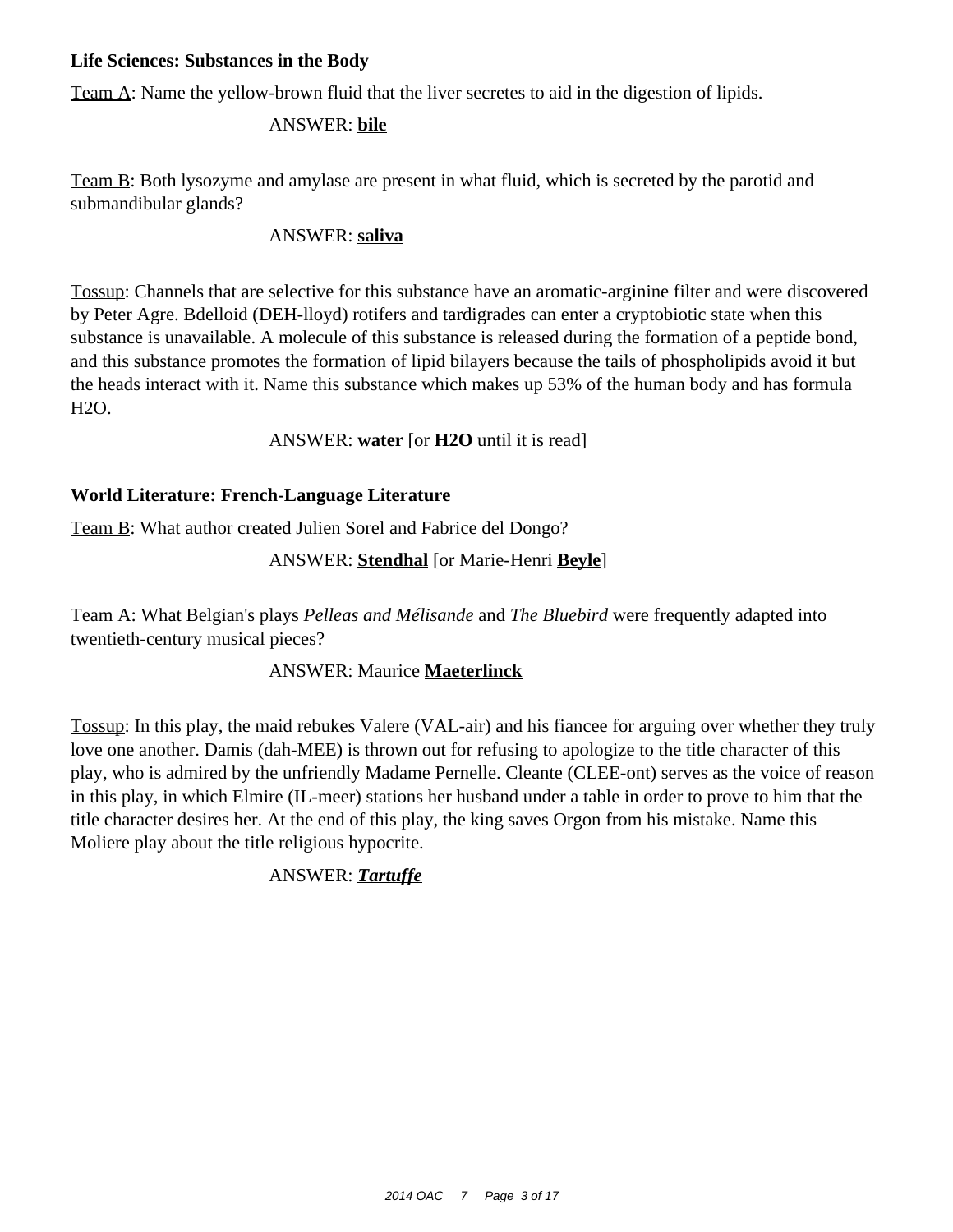# **US Government/Economics: Thinking About Money**

Team A: What Nobel Prize-winning columnist for the New York Times criticized the economic policies of George W. Bush in his book The Great Unraveling?

# ANSWER: Paul **Krugman**

Team B: What laissez-faire economist advocated a negative income tax in his public television documentary Free to Choose?

# ANSWER: Milton **Friedman**

Tossup: This publication contains such regular features as "Charlemagne," an opinion column on France, and "Bagehot" (BAA-jet), a column on Britain. This magazine has a longstanding policy of complete editorial anonymity, with even editor John Micklethwait's name absent. It was founded by James Wilson in 1843 to support the repeal of the Corn Laws. This publication's traditional liberal views led to it being dubbed the "European organ of the aristocracy of finance" by Karl Marx. Name this English publication whose title reflects its general interest in monetary policy.

# ANSWER: *The Economist*

# **Physical Sciences: Hydrogen Peroxide**

Team B: Each oxygen atom in hydrogen peroxide has what oxidation state?

ANSWER: **-1** [or **1 minus**; do not accept or prompt on "1"]

Team A: Hydrogen peroxide readily homolyzes to form what class of reactive compounds which have unpaired electrons?

#### ANSWER: free **radical**s

Tossup: In the elephant toothpaste experiment, a solution containing anions (AN-eye-onz) of this element is poured into hydrogen peroxide to create huge amounts of foam. Along with bromine, it can be used to identify alkenes with a color change. Povidone and this element are the components of the disinfectant Betadine. A solution of this element turns deep blue or purple in the presence of starch. This element is required for the synthesis of thyroxine, and its isotope 131 is used to treat thyroid cancer. Name this halogen, which is often added to table salt.

# ANSWER: **iodine** [or **I**]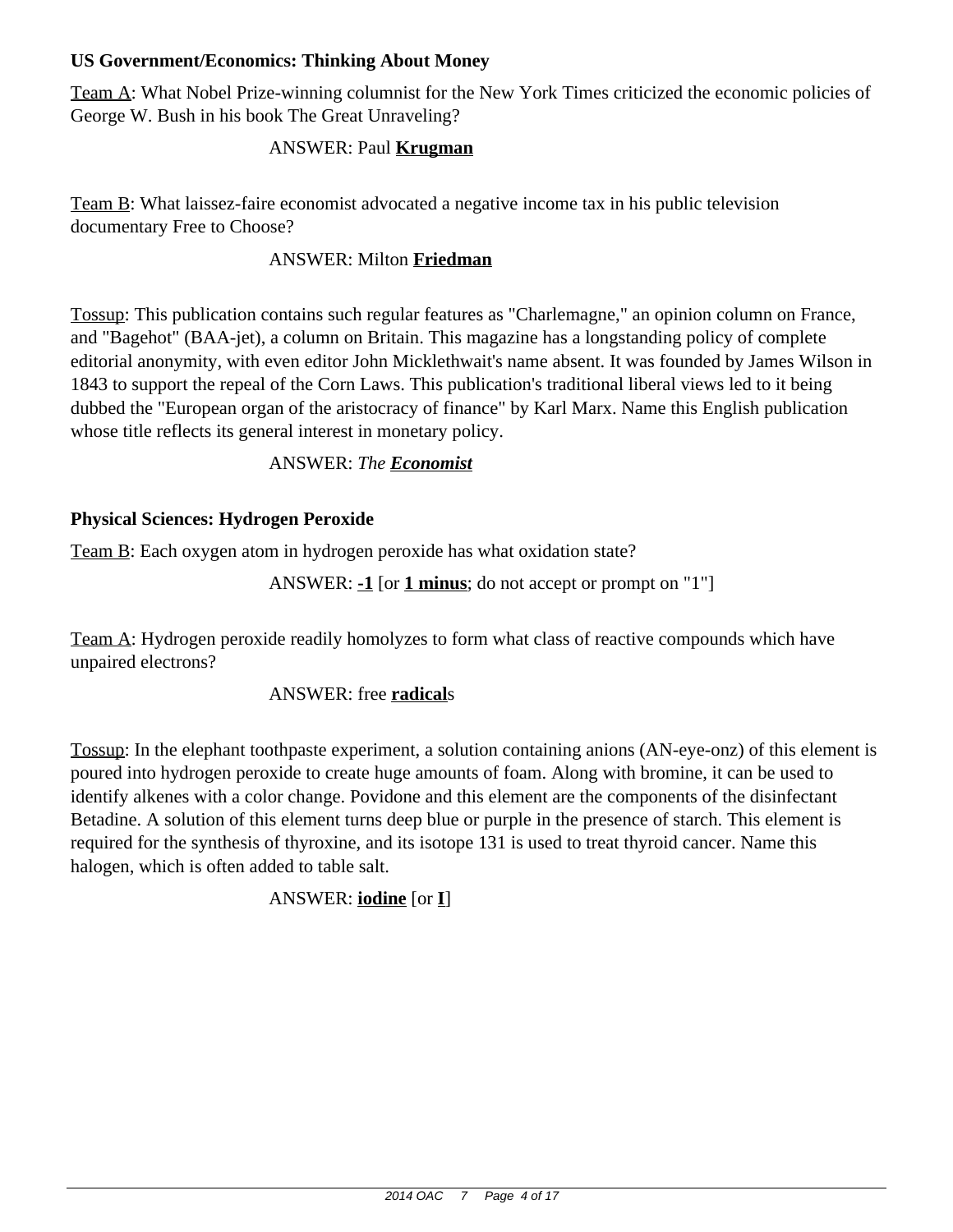# **World Geography: Languages**

Team A: Tagalog is spoken on Mindanao and Luzon in what country?

# ANSWER: Republic of the **Philippines** [or Republika ng **Pilipinas**]

Team B: What country's endangered Ainu language was used in naming many places on the island of Hokkaido?

# ANSWER: **Japan** [or **Nihon**-koku; or **Nippon**-koku]

Tossup: The Sahtu people in this country speak the endangered "Slavey" language, and the book *Languages in Conflict* describes its "bilingual belt." The "children of Bill 101" here are educated in a specific language. In a territory of this country, Inuktitut (in-UHK-teh-TUT) and Inuinnaqtun (IN-oo-uh-NOK-tin) are official languages. Leonard Jones sued to challenge the 1969 Official Languages Act here. This country features a large French-speaking Acadian minority in a bilingual province. Name this country where both English and French are spoken in places such as New Brunswick.

#### ANSWER: **Canada**

#### **American History: American Cities**

Team B: In what violent Alabama city was the 16th Street Baptist Church bombed in 1963, killing four black girls?

#### ANSWER: **Birmingham**

Team A: In what city did the 1906 earthquake destroy records of Chinese immigration and citizenship?

#### ANSWER: **San Francisco**

Tossup: This American city shares its name with a 1939 German ocean liner filled with Jewish refugees that was denied entry to the United States. The notoriously poverty ridden Pruitt-Igoe urban renewal project was in this city. Dred Scott filed a lawsuit for his freedom from here. This city was led by the Choteau family for many years, and this city's suburb of St. Charles was the departure point for the Lewis and Clark expedition. The Anheuser-Busch company is based here. Name this Missouri city which lies directly across the Mississippi River from the Cahokia Mounds site.

#### ANSWER: **St. Louis**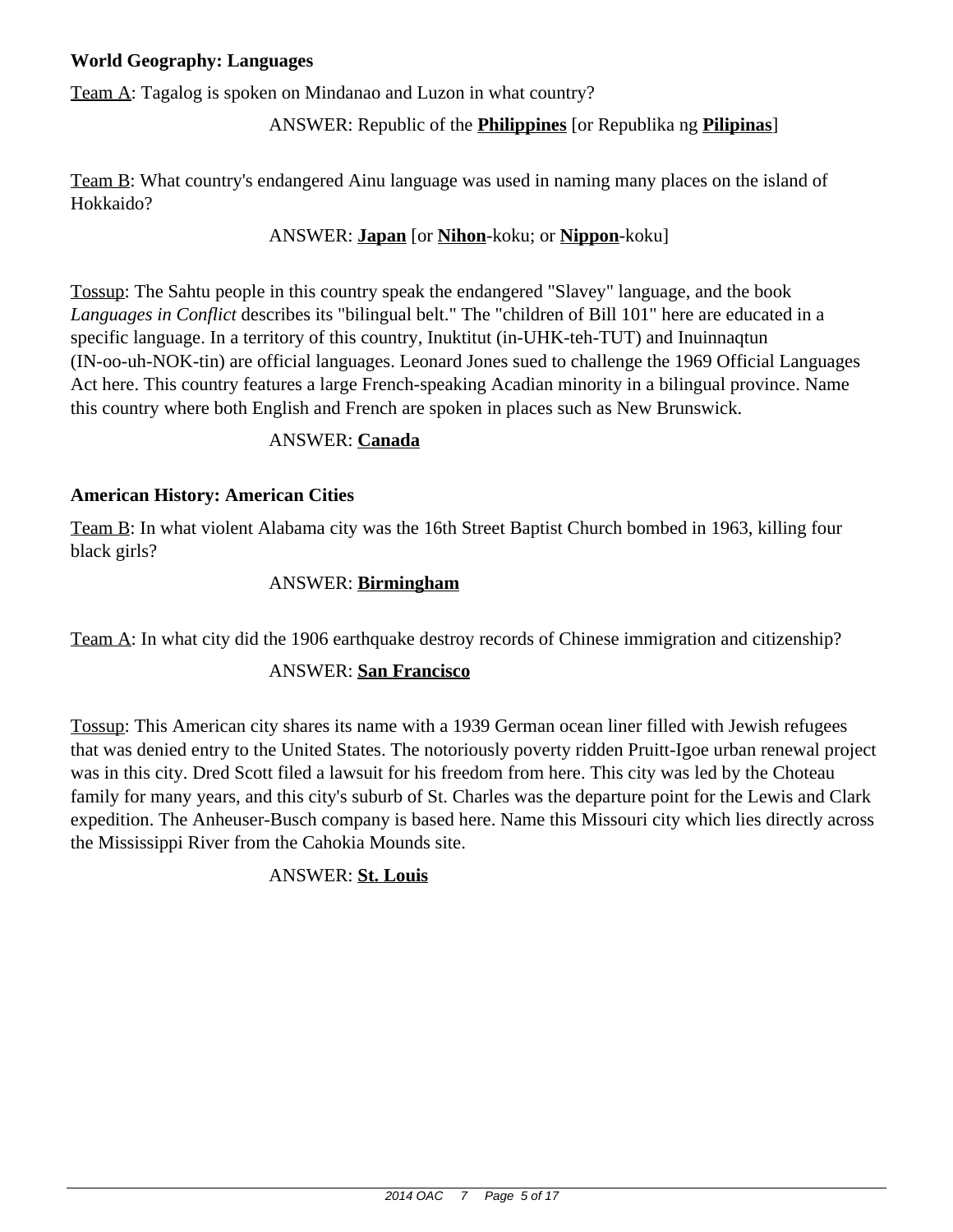1. The launch of what British capital ship in 1906 sparked a naval arms race as other countries scrambled to build a class of ship of the same name?

2. Which European country was forced to give Schleswig-Holstein to Prussia while ruled by Christian IX?

3. Which defense attorney represented Nathan Leopold and Richard Loeb in their murder trial and opposed William Jennings Bryan while defending the science teacher John Scopes?

4. Which French Romantic painter depicted a barebreasted woman holding a tricolor above a barricade in *Liberty Leading the People*?

5. Which Biblical character deciphers the writing on Belshazzar's wall and survives being thrown into a lion's den?

6. What geographer explained the rise and fall of civilizations in *Guns, Germs, and Steel?*

7. What moon was discovered in 1877, making it the first moon found orbiting a non-Earth terrestrial planet?

8. Which French composer wrote *The Sorcerer's Apprentice*?

9. Name the pharaoh of Egypt who commissioned Imhotep to build the first step pyramid.

10. Which French neoclassical painter depicted Napoleon's coronation and also painted *The Death of Socrates* and *The Oath of the Horatii*?

11. Which British author of the *Fantastic Mr. Fox* wrote *James and the Giant Peach* and *Charlie and the Chocolate Factory*?

12. Which English botanist sailed on the *HMS Beagle* and theorized the idea of evolution in his book *On the Origin of Species*?

13. Which British author created John Watson and Sherlock Holmes?

14. Which former slave published the newspaper *The North Star* and wrote the autobiography *My Bondage and My Freedom*?

15. Which "Mile-High City" is home to the Republic Plaza, the tallest building in Colorado?

16. Name the Greek God of wine who had Pentheus torn to pieces by his mother Agave.

17. Which process of physically separating liquids by boiling cannot be performed on azeotropes?

18. Which protagonist of Alexandre Dumas' *The Three Musketeers* opens the novel by dueling with the Comte de Rochefort?

19. Which leader of the French Revolution served as the first President of the Committee of Public Safety?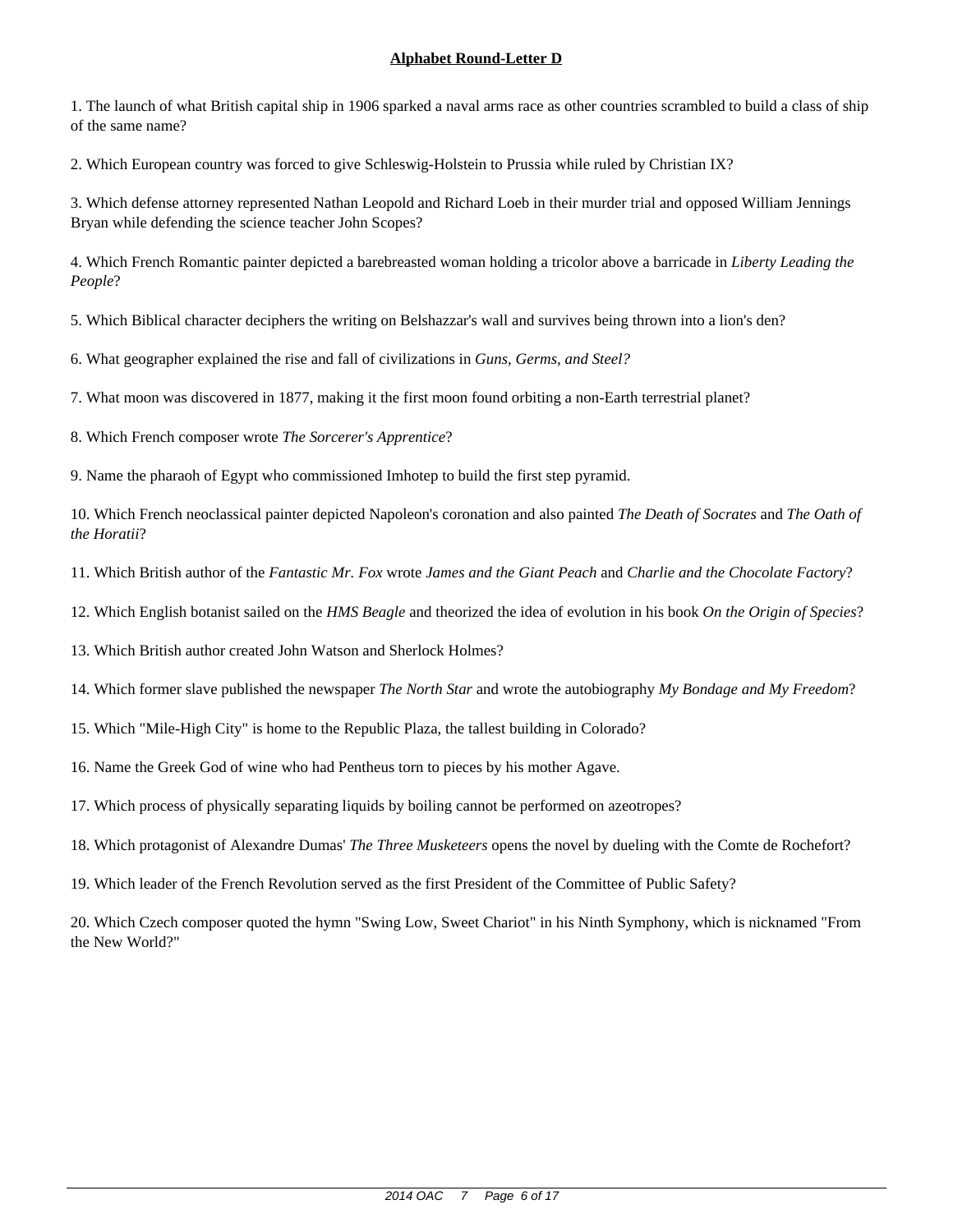- 1. *HMS Dreadnought*
- 2. Kingdom of **Denmark**
- 3. Clarence Seward **Darrow**
- 4. Ferdinand Victor Eugene **Delacroix**
- 5. **Daniel**
- 6. Jared **Diamond**
- 7. **Deimos**
- 8. Paul Abraham **Dukas**
- 9. **Djoser**
- 10. Jacques-Louis **David**
- 11. Roald **Dahl**
- 12. Charles Robert **Darwin**
- 13. Arthur Conan **Doyle**
- 14. Frederick **Douglass** [or Frederick Augustus Washington **Bailey**]
- 15. **Denver**, Colorado
- 16. **Dionysus**
- 17. **distillation**
- 18. **d'Artagnan**
- 19. Georges Jacques **Danton**
- 20. Antonin Leopold **Dvorak**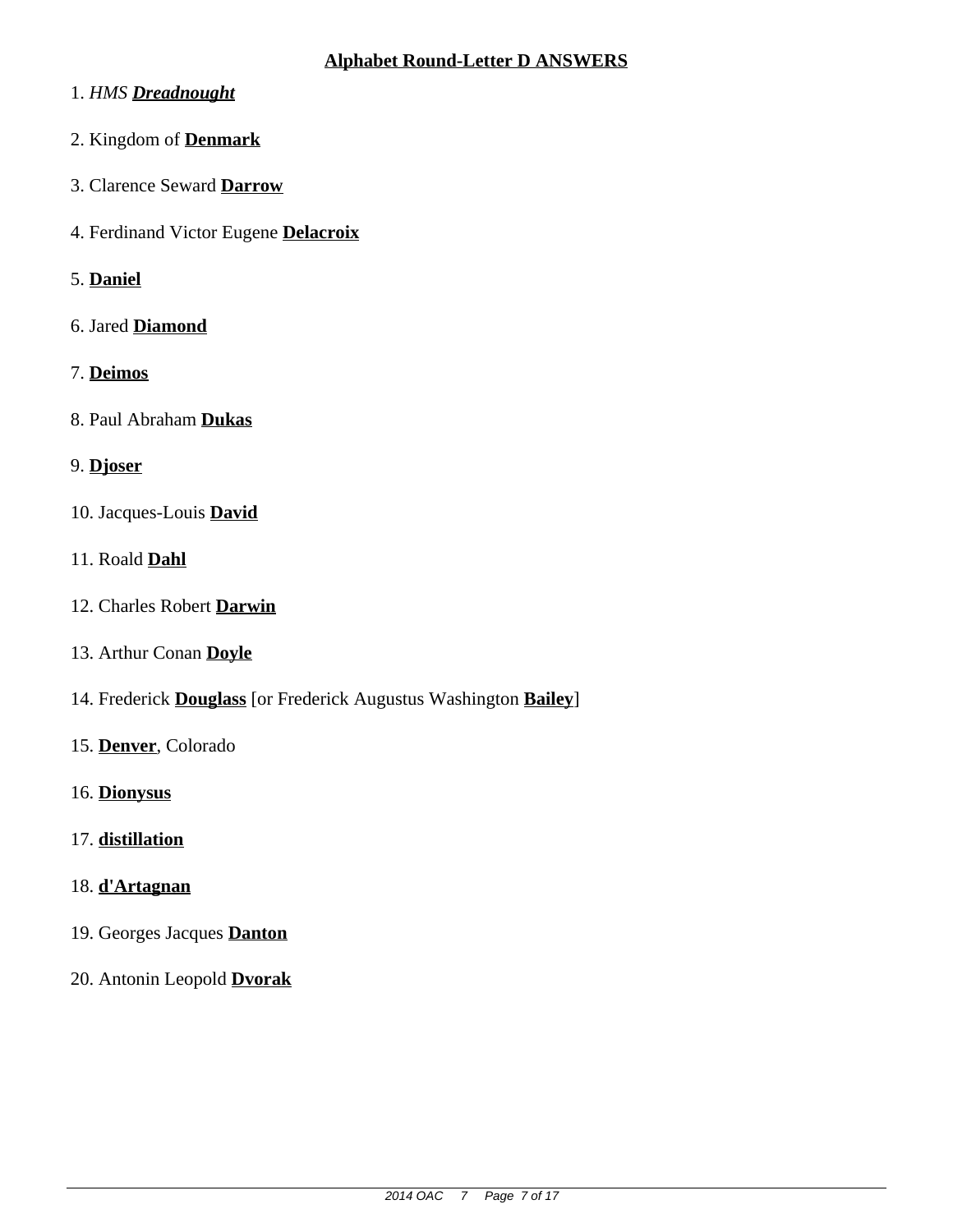# **FINAL ROUND**

1. This author created a character who causes Squeak to feel jealous when he dances with Sofia. In addition to Harpo, this author wrote about a character who befriends the mistress of her husband, Shug Avery. Shug teaches that character created by this author to stand up to her abusive husband, Albert. A novel written by this author includes letters that were written by Nettie to her sister Celie. Name this American author who wrote *The Color Purple*.

ANSWER: Alice Malsenior **Walker**

2. Michael Heseltine resigned from this person's government over the future of the Westland Company. Patrick Magee used a time bomb to try to kill this person while she was staying in Brighton. This person became Prime Minister after the Winter of Discontent. As Prime Minister, this woman privatized Rolls-Royce, BP, and British Airways. Name this "Iron Lady," Britain's Conservative Prime Minister from 1979 to 1990.

ANSWER: Margaret **Thatcher**

149-14-103-07102

3. A difference of opinion exists between using "qabd" (KAH-bid) or "sadl" (SAH-dil) positioning during one portion of this action. This action is immediately preceded by an optional "iqama" (EE-kah-mah), and one ends it by performing "tasleem" on at least one side of the body. Examples of this action include "fajr" (FAH-jur), which is performed after "suhoor" and before sunrise during Ramadan. Each "rak'ah" of this action begins with a declaration of "Allahu Akbar." This action is the second pillar of Islam. Identify this action which is performed five times a day by Muslims.

ANSWER: daily **prayer** [or word forms; or **salaah**; or **salaat**; or **dhuhr** until "fajr" is read; or **asr** until "fajr" is read; or **maghrib** until "fajr" is read; or **isha** until "fajr" is read; or **fajr** until it is read]

189-14-103-07103

4. This man headed a federal commission on water quality and twice defeated Socialist Labor candidate Eric Hass. He rose to his executive position by defeating millionaire W. Averell Harriman. This man passed a series of namesake tough drug laws and once raised his middle finger at a reporter on the campaign trail. He controversially married a divorcee named "Happy" and stated "that's life" after thirty-nine people died in the Attica prison riots. Name this governor of New York and Vice President under Gerald Ford, who was the grandson of John D. ANSWER: Nelson **Rockefeller**

048-14-103-07104

5. These compounds can be chlorinated using S–O–Cl 2 or brominated using P–Br 3. Both PCC and the Jones reagent oxidize these compounds to ketones. Though not amines (AA-meenz), the number of carbon atoms attached to their defining functional group determines whether they are primary, secondary, or tertiary. An example of these compounds is generated along with carbon dioxide when yeast enzymes consume glucose. These compounds have a hydroxyl group bounded to carbon atom. Name these compounds whose examples include methanol, ethanol, and a type of isopropyl. ANSWER: **alcohol**s

189-14-103-07105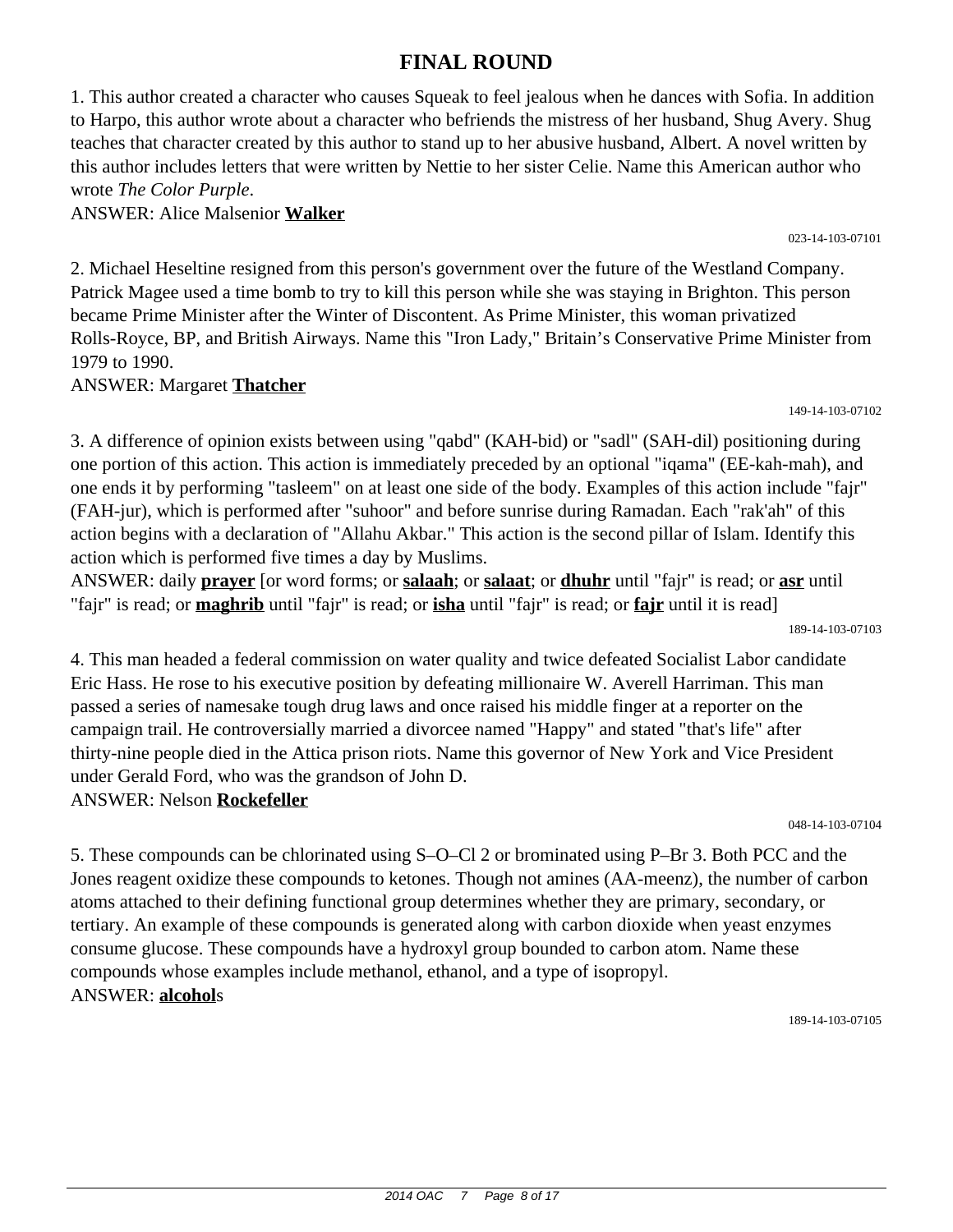6. One novel from this country ends with Maureen running towards a helicopter; that novel features the Smales family fleeing to the village of their servant July during a violent civil war. After receiving a letter from Theophilius Msimangu, Stephen Kumalo searches for his son Absalom in another novel set in this country. Name this country home to Nadine Gordimer and Alan Paton, whose literature often focused on apartheid.

ANSWER: Republic of **South Africa**

7. In Brazil, this non-Portuguese language is spoken mostly in Rio Grande do Sul. Dialects of this language include Hutterite, and a community of speakers of this language is found in Gillespie County, Texas. Closer to its home, this language has Ripuarian (RIP-yoo-AIR-ee-en), Franconian, and Alsatian forms. The only African country in which it is prominent is Namibia. Name this language, prominently spoken by the Amish and in the largest country in Western Europe.

ANSWER: **German** [or **Deutsch**; or **Dietsch**]

111-14-103-07107

186-14-103-07108

226-14-103-07106

8. In one scene in this play, one character declares that "the hungry lion roars, and the wolf behowls the moon." In this play, a group of townspeople led by Peter Quince perform the play *Pyramis and Thisbe* for the wedding of Theseus. One character in this play is given the head of a donkey while in the forest surrounding Athens; that character is Nick Bottom. This play includes the lovers Lysander and Helena, as well as Hermia and Demetrius. Name this Shakespeare play which features Oberon and Titania, as well as the trickster Puck.

ANSWER: *A Midsummer Night's Dream*

9. A king of this name reigned for forty-five days before being killed by one of his father's concubines in a drunken stupor. Another king of this name attempted to build the Hall of a Hundred Columns and ordered the construction of the Gate of All Nations, and was ultimately betrayed by his minister Artabanus (art-uh-BAA-nus). That king of this name led his forces to defeat in the Battle of Plataea (pluh-TAY-uh) after building a pontoon bridge. Give this name of a Persian emperor who led his troops at Thermopylae (thur-MAH-puh-lye).

ANSWER: **Xerxes** (ZERK-seez)

10. These organisms perform a dance roughly in the shape of a figure-eight, known as a waggle dance, to signal where food is located. The most commonly used species of this organism is *Apis mellifera* (AY-piss mell-uh-FAIR-uh). These eusocial organisms choose their leaders by only feeding them royal jelly. Neonicotinoid pesticides are the likely cause of the colony collapse disorder affecting them. Name these insects, which store their namesake foodstuffs in a hive. ANSWER: honey **bee**s

140-14-103-07110

030-14-103-07109

11. Pieces originally for this instrument include "The Mysterious Barricades," by Francois Couperin. A piece originally composed for this instrument meant to help Count Keyserling (KAI-zer-ling) sleep consisted of an aria with 30 variations. A series of 555 sonatas for this instrument was written by Domenico Scarlatti. The Goldberg Variations were composed for this instrument by J.S. Bach. Name this keyboard instrument popular in the Baroque period that produce music by plucking, rather than striking, their strings. ANSWER: **harpsichord**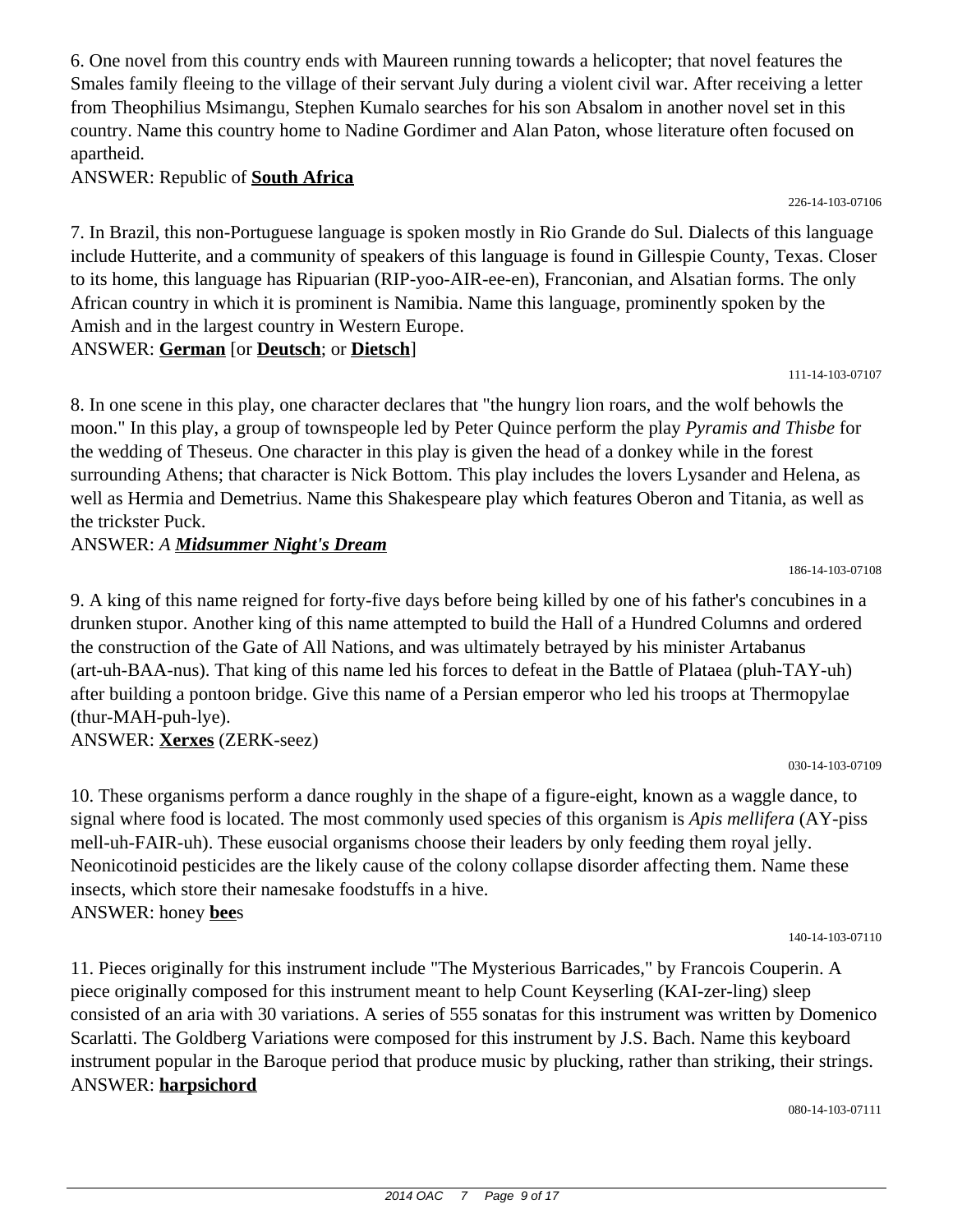12. One type of these events is triggered by a drop in pressure caused by increased pair-production. The Phillips relationship describes the light curve of another type of these events, which were used by Reiss and Perlmutter to show that the expansion of the universe is accelerating. Yet other types occur after core collapse or when a star crosses the Chandrashekar (chohn-druh-shay-KAR) limit. The Crab nebula is the remnant of one observed in 1054. Name these cosmic events in which a star explodes. ANSWER: **supernova**e [or **SN**]

048-14-103-07112

13. In this novel, Marcela defends her decision to refuse to marry after it results in the death-by-heartbreak of the student Chrysostom. This novel's protagonist starts a brawl at an inn by insisting that a basin is the mythical Helmet of Mambrino. The protagonist of this novel sallies out on the nag Rocinante with his down-to-earth companion Sancho Panza, who pleads with him not to attack a group of windmills. Name this comic novel by Miguel de Cervantes about a Spanish nobleman who thinks he is a chivalric hero. ANSWER: *Don Quixote de La Mancha*

080-14-103-07113

14. A city in this state was the first to implement the kindergarten through twelfth grade education system. At a convention in this state, Sojourner Truth delivered the "Ain't I a Woman" speech. It's not Kentucky, but a poet from this state wrote in his poem "Sympathy" that "I know why the caged bird sings." In this home state of Paul Lawrence Dunbar, I.M. Pei built the Rock and Roll Hall of Fame. The Pro Football Hall of Fame is located in this state's city of Canton. This state's largest cities include Cincinnati and Cleveland. Name this "Buckeye state." ANSWER: **Ohio**

186-14-103-07114

15. This god disguises himself as Gagnrathr (GAG-in-roth-er) to engage in a riddling contest with Vafthruthnir (vaf-THROOF-neer). While pretending to be Bolverk (BUL-verk), he stole the mead of poetry from Baugi (BOW-gee). In the *Voluspa,* (vuh-LUSS-puh) a seer tells him that at Ragnarok, he will be swallowed by the wolf Fenrir (FEN-reer). This god hanged himself from Yggdrasil (IG-druh-sil) for nine days to learn the runes, and put one of his eyes in Mimir's (MIM-eerz) well in exchange for wisdom. Name this husband of Frigg, father of Thor, and chief Norse god. ANSWER: **Odin**

121-14-103-07115

16. The skin of organisms in this phylum is embedded with small calcareous (CAL-suh-riss) ossicles. The mouth of a group of organisms in this phylum was described by Aristotle and is known as his namesake "lantern". A madreporite (MAD-rep-ore-ite) allows fluid into a structure characteristic to this phylum, which then runs through the stone canal. Connected tube feet make up this phylum's water vascular system, enabling members to move across the ocean floor. Identify this phylum of "spiny-skinned" marine animals such as starfish and sea urchins.

ANSWER: **echinoderm**ata [or **echinoderms**]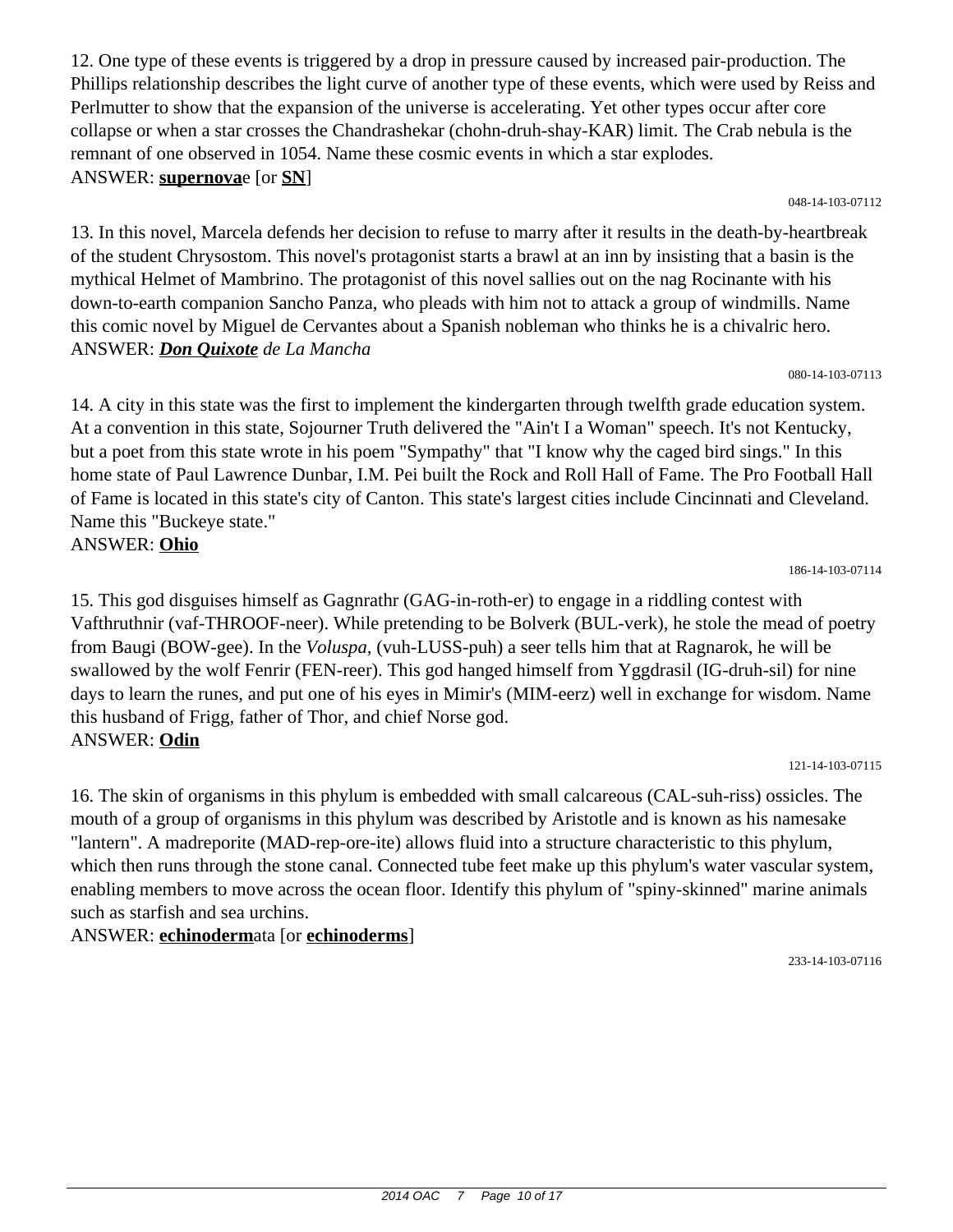17. This statement will be tested in late 2014 by the French project MICROSCOPE, which intends to set even lower limits on the Eotvos (ET-vish) parameter. One version of this statement includes local Lorentz invariance and local positional invariance. A less rigorous version of it holds that the ratio of mass to weight is locally constant, and includes the universality of free fall. Name this principle stating that uniform acceleration and the effects of a gravitational field are indistinguishable.

ANSWER: **equivalence** principle [or weak **equivalence** principle; or strong **equivalence** principle; or Galilean-Newtonian **equivalence** principle; or Einstein **equivalence** principle; or **universality** of **free fall** until it is read]

18. A 2013 adaptation of this opera by the Metropolitan Opera sets this work in 1960s Las Vegas. One character in this work claims to be a student named Gualtier Malde in order to woo a woman who is being hidden from the public by her father. In this opera, the title character's daughter Gilda is stabbed by Sparafucile. It is based on the Victor Hugo play *Le Roi S'Amuse* and includes the Duke of Mantua's aria "La donna e mobile." Name this opera by Giuseppe Verdi about a hunchbacked jester. ANSWER: *Rigoletto*

030-14-103-07118

19. In Jean-Antoine Watteau's painting *Pierrot,* a man of this profession can be seen with a donkey. A member of this profession, Franklin West, is taking notes in a painting that depicts a woman shielding her eyes. A melancholy man rests his face on his hand in Van Gogh's portrait of one of these men, Paul Gachet (guh-SHAY). In another painting, a man from this profession holds a needle near the corpse of the executed robber Aris Kindt. Name this profession of Rembrandt's subject Nicolaes Tulp and Samuel Gross, whose clinic was depicted in a painting by Thomas Eakins. ANSWER: **doctor** [or equivalents, such as **physician**]

030-14-103-07119

20. This present-day country is where the Babi Yar massacre occurred at a ravine near the capital. Millions of residents of this present-day country died in the Holodomor, a genocidal mass famine resulting from collectivized farming. This present-day country is where Vladimir I converted to Christianity to bring the ancestral state "Rus" into the Byzantine orbit. Name this country where the Russian state began at Kiev. ANSWER: **Ukraine**

080-14-103-07120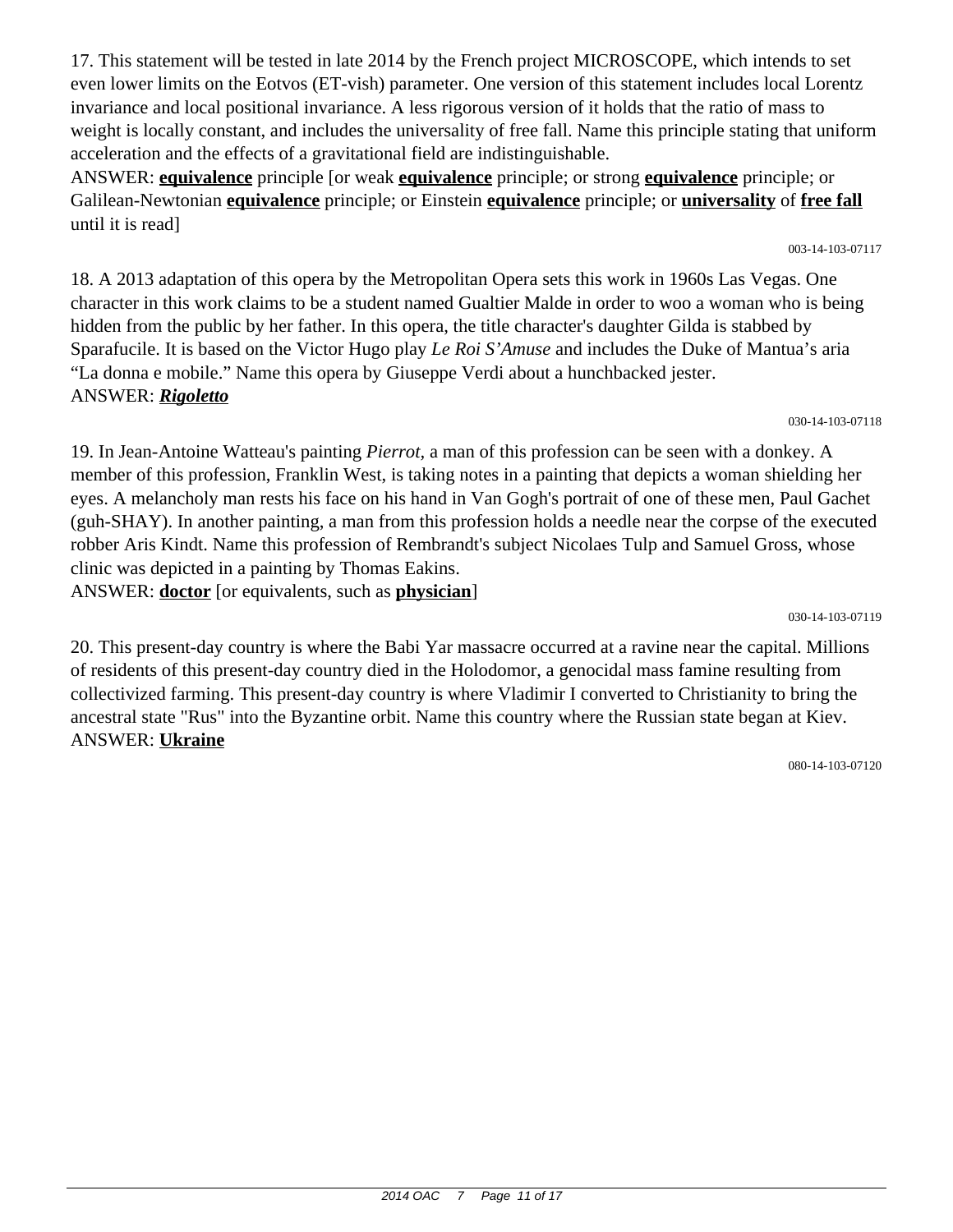1. The launch of what British capital ship in 1906 sparked a naval arms race as other countries scrambled to build a class of ship of the same name?

2. Which European country was forced to give Schleswig-Holstein to Prussia while ruled by Christian IX?

3. Which defense attorney represented Nathan Leopold and Richard Loeb in their murder trial and opposed William Jennings Bryan while defending the science teacher John Scopes?

4. Which French Romantic painter depicted a barebreasted woman holding a tricolor above a barricade in *Liberty Leading the People*?

5. Which Biblical character deciphers the writing on Belshazzar's wall and survives being thrown into a lion's den?

6. What geographer explained the rise and fall of civilizations in *Guns, Germs, and Steel?*

7. What moon was discovered in 1877, making it the first moon found orbiting a non-Earth terrestrial planet?

8. Which French composer wrote *The Sorcerer's Apprentice*?

9. Name the pharaoh of Egypt who commissioned Imhotep to build the first step pyramid.

10. Which French neoclassical painter depicted Napoleon's coronation and also painted *The Death of Socrates* and *The Oath of the Horatii*?

11. Which British author of the *Fantastic Mr. Fox* wrote *James and the Giant Peach* and *Charlie and the Chocolate Factory*?

12. Which English botanist sailed on the *HMS Beagle* and theorized the idea of evolution in his book *On the Origin of Species*?

13. Which British author created John Watson and Sherlock Holmes?

14. Which former slave published the newspaper *The North Star* and wrote the autobiography *My Bondage and My Freedom*?

15. Which "Mile-High City" is home to the Republic Plaza, the tallest building in Colorado?

16. Name the Greek God of wine who had Pentheus torn to pieces by his mother Agave.

17. Which process of physically separating liquids by boiling cannot be performed on azeotropes?

18. Which protagonist of Alexandre Dumas' *The Three Musketeers* opens the novel by dueling with the Comte de Rochefort?

19. Which leader of the French Revolution served as the first President of the Committee of Public Safety?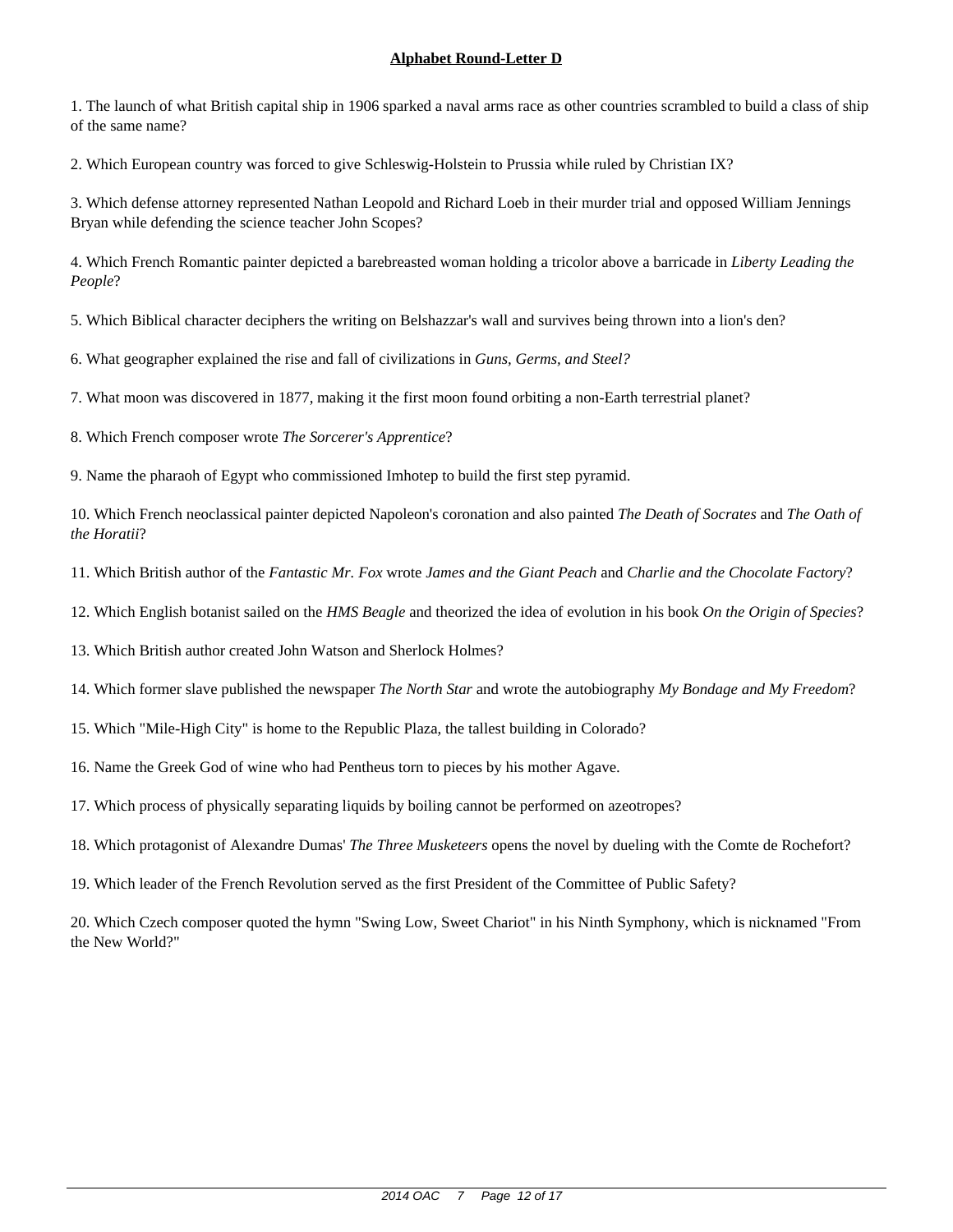1. The launch of what British capital ship in 1906 sparked a naval arms race as other countries scrambled to build a class of ship of the same name?

2. Which European country was forced to give Schleswig-Holstein to Prussia while ruled by Christian IX?

3. Which defense attorney represented Nathan Leopold and Richard Loeb in their murder trial and opposed William Jennings Bryan while defending the science teacher John Scopes?

4. Which French Romantic painter depicted a barebreasted woman holding a tricolor above a barricade in *Liberty Leading the People*?

5. Which Biblical character deciphers the writing on Belshazzar's wall and survives being thrown into a lion's den?

6. What geographer explained the rise and fall of civilizations in *Guns, Germs, and Steel?*

7. What moon was discovered in 1877, making it the first moon found orbiting a non-Earth terrestrial planet?

8. Which French composer wrote *The Sorcerer's Apprentice*?

9. Name the pharaoh of Egypt who commissioned Imhotep to build the first step pyramid.

10. Which French neoclassical painter depicted Napoleon's coronation and also painted *The Death of Socrates* and *The Oath of the Horatii*?

11. Which British author of the *Fantastic Mr. Fox* wrote *James and the Giant Peach* and *Charlie and the Chocolate Factory*?

12. Which English botanist sailed on the *HMS Beagle* and theorized the idea of evolution in his book *On the Origin of Species*?

13. Which British author created John Watson and Sherlock Holmes?

14. Which former slave published the newspaper *The North Star* and wrote the autobiography *My Bondage and My Freedom*?

15. Which "Mile-High City" is home to the Republic Plaza, the tallest building in Colorado?

16. Name the Greek God of wine who had Pentheus torn to pieces by his mother Agave.

17. Which process of physically separating liquids by boiling cannot be performed on azeotropes?

18. Which protagonist of Alexandre Dumas' *The Three Musketeers* opens the novel by dueling with the Comte de Rochefort?

19. Which leader of the French Revolution served as the first President of the Committee of Public Safety?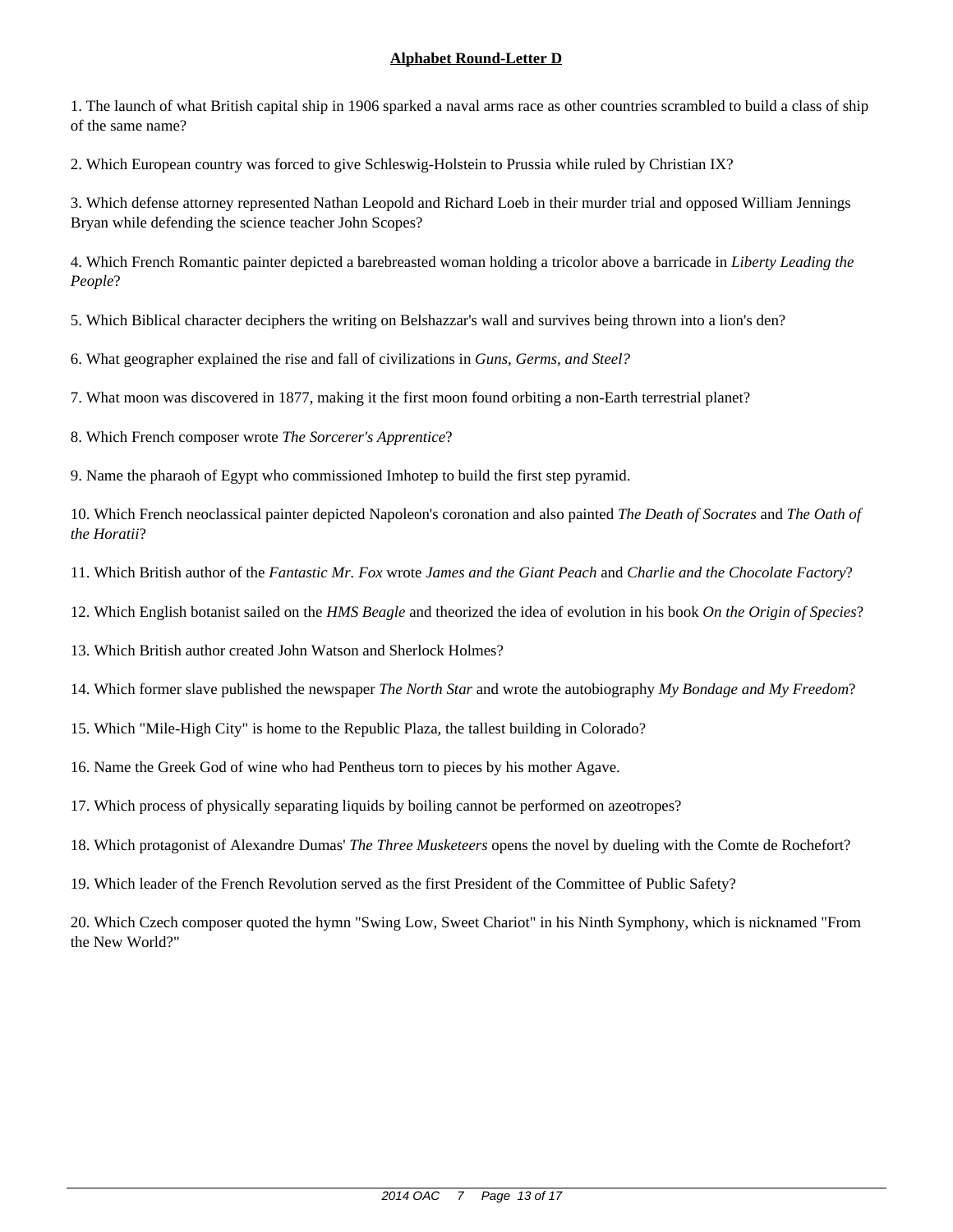1. The launch of what British capital ship in 1906 sparked a naval arms race as other countries scrambled to build a class of ship of the same name?

2. Which European country was forced to give Schleswig-Holstein to Prussia while ruled by Christian IX?

3. Which defense attorney represented Nathan Leopold and Richard Loeb in their murder trial and opposed William Jennings Bryan while defending the science teacher John Scopes?

4. Which French Romantic painter depicted a barebreasted woman holding a tricolor above a barricade in *Liberty Leading the People*?

5. Which Biblical character deciphers the writing on Belshazzar's wall and survives being thrown into a lion's den?

6. What geographer explained the rise and fall of civilizations in *Guns, Germs, and Steel?*

7. What moon was discovered in 1877, making it the first moon found orbiting a non-Earth terrestrial planet?

8. Which French composer wrote *The Sorcerer's Apprentice*?

9. Name the pharaoh of Egypt who commissioned Imhotep to build the first step pyramid.

10. Which French neoclassical painter depicted Napoleon's coronation and also painted *The Death of Socrates* and *The Oath of the Horatii*?

11. Which British author of the *Fantastic Mr. Fox* wrote *James and the Giant Peach* and *Charlie and the Chocolate Factory*?

12. Which English botanist sailed on the *HMS Beagle* and theorized the idea of evolution in his book *On the Origin of Species*?

13. Which British author created John Watson and Sherlock Holmes?

14. Which former slave published the newspaper *The North Star* and wrote the autobiography *My Bondage and My Freedom*?

15. Which "Mile-High City" is home to the Republic Plaza, the tallest building in Colorado?

16. Name the Greek God of wine who had Pentheus torn to pieces by his mother Agave.

17. Which process of physically separating liquids by boiling cannot be performed on azeotropes?

18. Which protagonist of Alexandre Dumas' *The Three Musketeers* opens the novel by dueling with the Comte de Rochefort?

19. Which leader of the French Revolution served as the first President of the Committee of Public Safety?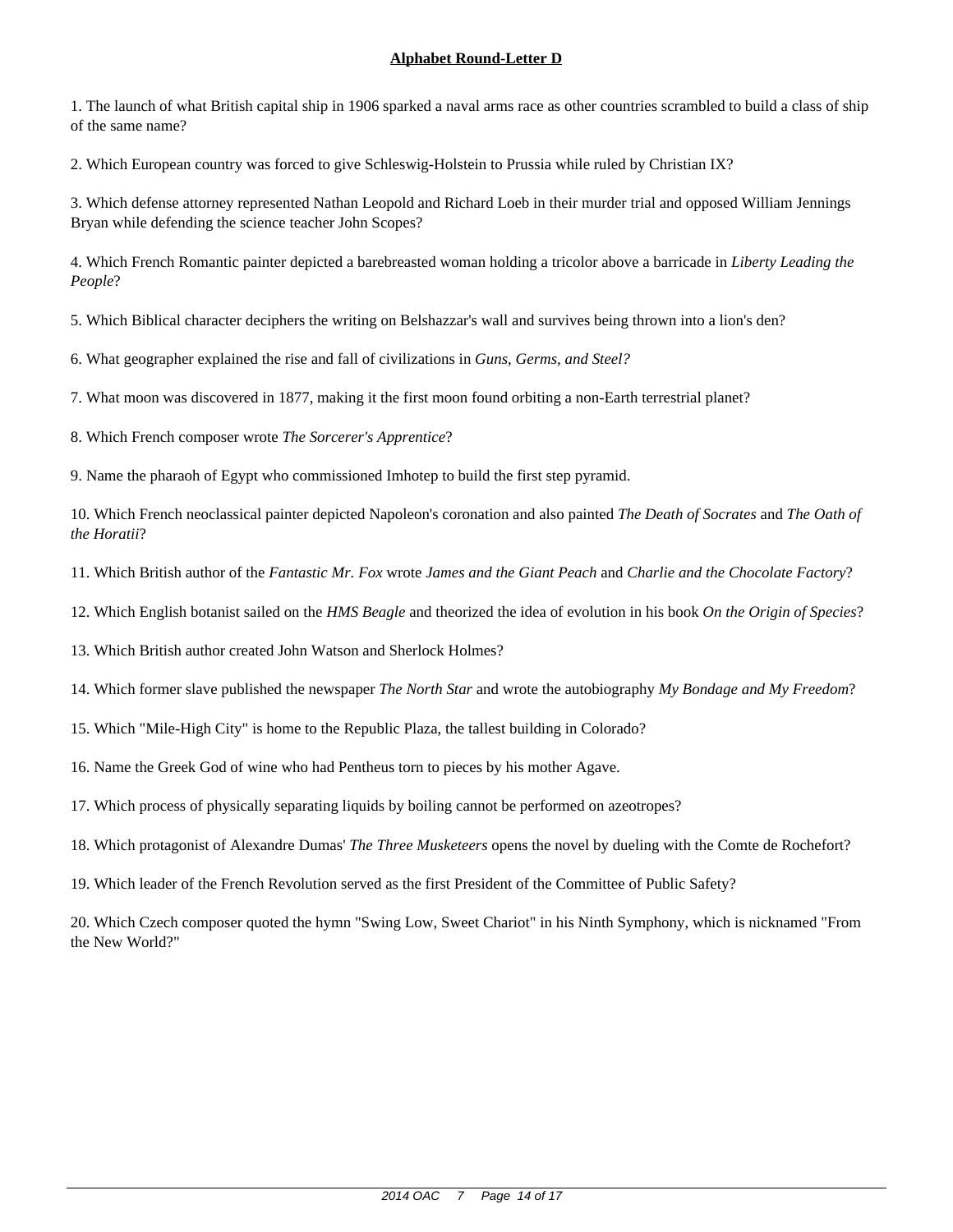1. The launch of what British capital ship in 1906 sparked a naval arms race as other countries scrambled to build a class of ship of the same name?

2. Which European country was forced to give Schleswig-Holstein to Prussia while ruled by Christian IX?

3. Which defense attorney represented Nathan Leopold and Richard Loeb in their murder trial and opposed William Jennings Bryan while defending the science teacher John Scopes?

4. Which French Romantic painter depicted a barebreasted woman holding a tricolor above a barricade in *Liberty Leading the People*?

5. Which Biblical character deciphers the writing on Belshazzar's wall and survives being thrown into a lion's den?

6. What geographer explained the rise and fall of civilizations in *Guns, Germs, and Steel?*

7. What moon was discovered in 1877, making it the first moon found orbiting a non-Earth terrestrial planet?

8. Which French composer wrote *The Sorcerer's Apprentice*?

9. Name the pharaoh of Egypt who commissioned Imhotep to build the first step pyramid.

10. Which French neoclassical painter depicted Napoleon's coronation and also painted *The Death of Socrates* and *The Oath of the Horatii*?

11. Which British author of the *Fantastic Mr. Fox* wrote *James and the Giant Peach* and *Charlie and the Chocolate Factory*?

12. Which English botanist sailed on the *HMS Beagle* and theorized the idea of evolution in his book *On the Origin of Species*?

13. Which British author created John Watson and Sherlock Holmes?

14. Which former slave published the newspaper *The North Star* and wrote the autobiography *My Bondage and My Freedom*?

15. Which "Mile-High City" is home to the Republic Plaza, the tallest building in Colorado?

16. Name the Greek God of wine who had Pentheus torn to pieces by his mother Agave.

17. Which process of physically separating liquids by boiling cannot be performed on azeotropes?

18. Which protagonist of Alexandre Dumas' *The Three Musketeers* opens the novel by dueling with the Comte de Rochefort?

19. Which leader of the French Revolution served as the first President of the Committee of Public Safety?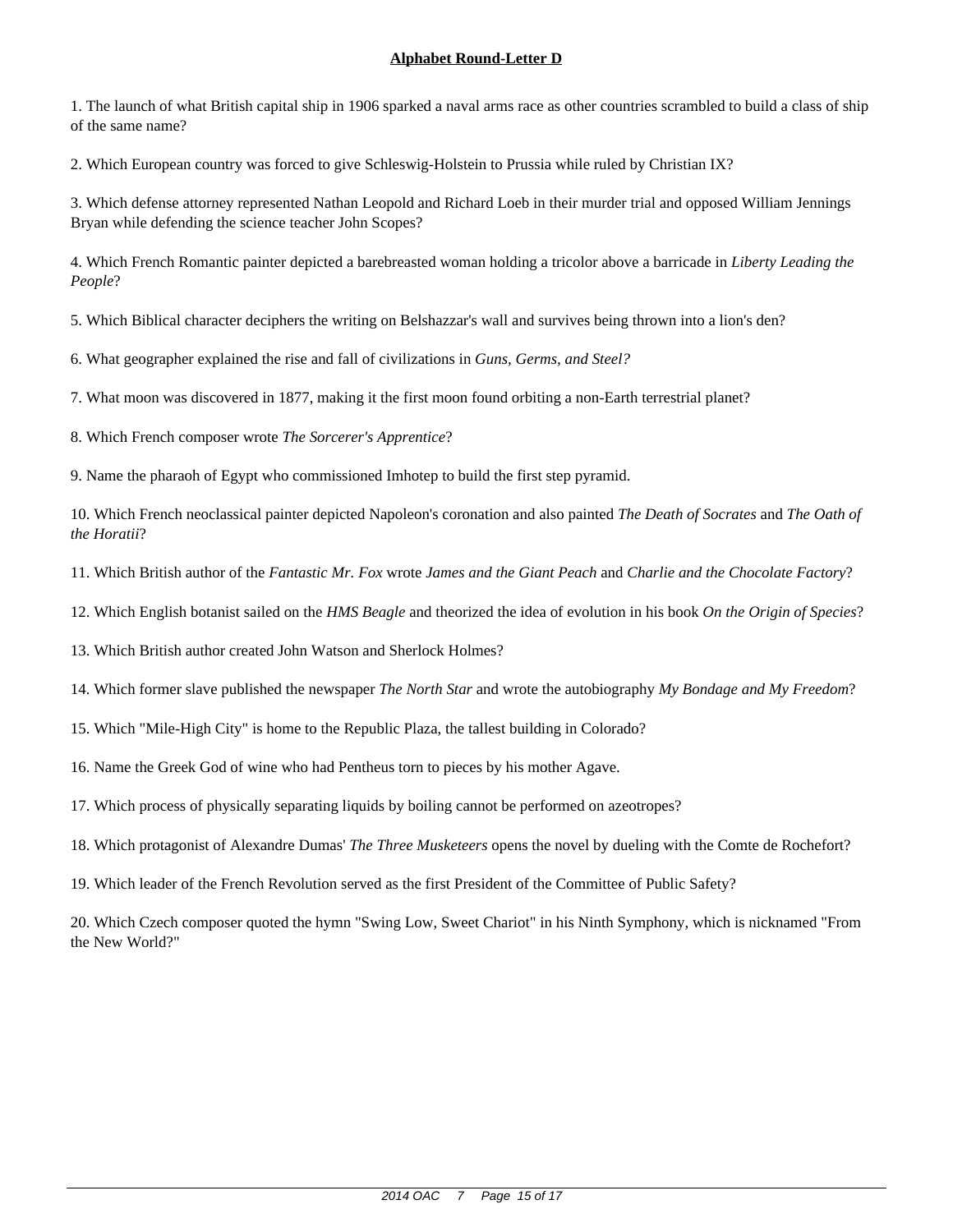| $5.$ $\overline{\phantom{a}}$ |
|-------------------------------|
| 6.                            |
|                               |
| 8.                            |
| $9.$ $\overline{\phantom{a}}$ |
|                               |
|                               |
|                               |
|                               |
|                               |
|                               |
|                               |
|                               |
|                               |
| $17. \_$                      |
|                               |
|                               |
|                               |
| 20.                           |